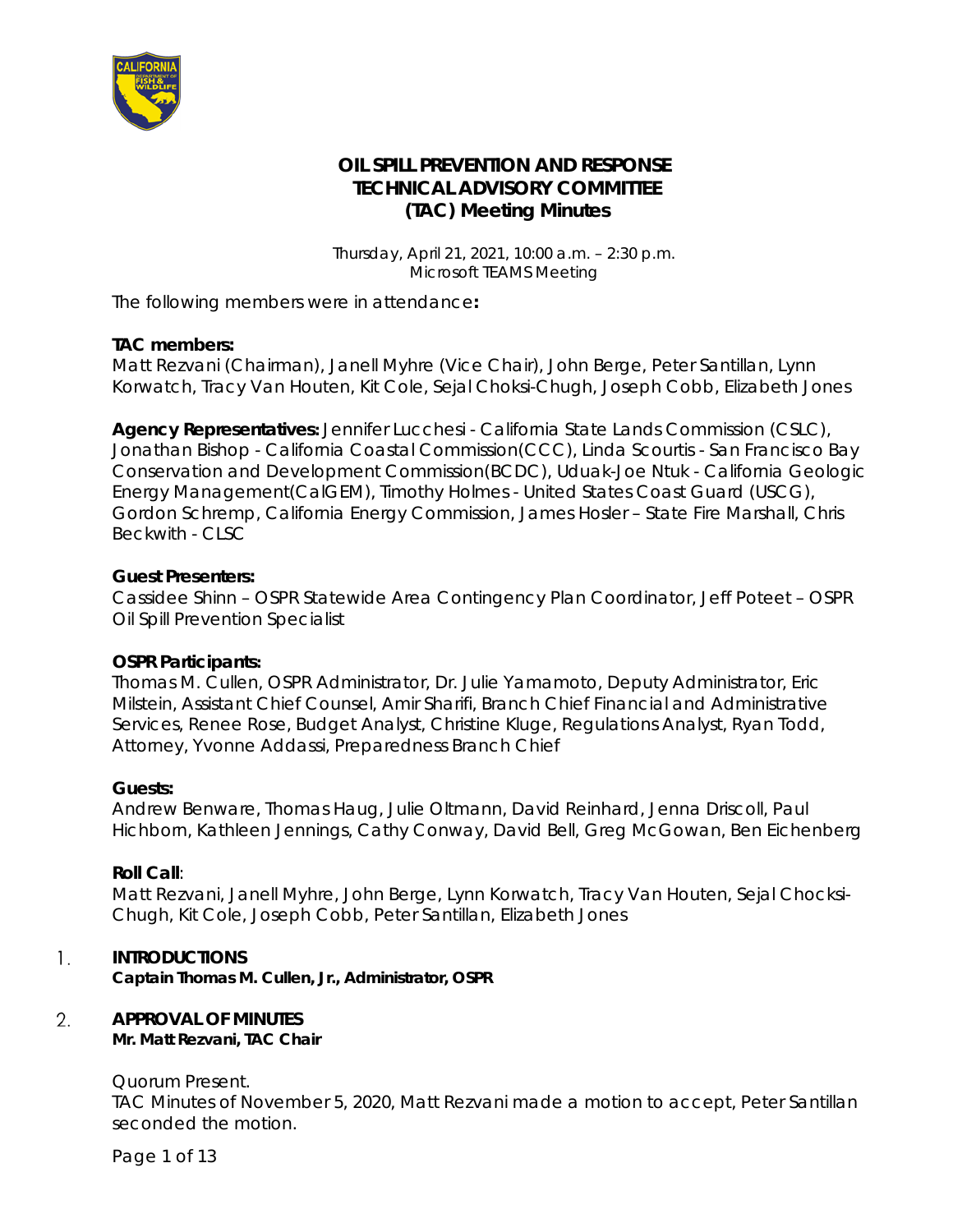**Vote taken:** Vote passed with unanimous approval to pass minutes for November 5, 2020, TAC meeting.

#### 3. **TAC NOMINATION AND VOTE FOR VICE CHAIR VACANCY** *Mr. Matt Rezvani, TAC Chair,*

John Berge made a motion to nominate Janell Myhre as Vice Chair of the TAC. Kit Cole seconded.

**Vote taken:** Unanimous approval for the appointment of Janell Myhre as TAC Vice Chair.

#### 4. **OSPR UPDATE**

# *Captain Thomas M. Cullen, Jr., Administrator, OSPR*

Administrator Thomas Cullen, Jr. offered a brief update of each branch of the Office of Spill Prevention and Response, touching on a few highlights. Further updates can be found in the report provided.

Thank you to John Berge for his long-time service to the TAC.

Some of the significant responses: Iron Horse Trail, Camarillo Springs Golf Course, Chevron incident at Richmond, American Challenger

The Department of Finance (DOF) submitted its report of its audit of Fund 320. DOF had two recommendations; improve the Drills and Exercises Program and improve our spill response database

Steve Hampton, the OSPR Deputy Administrator has retired. OSPR will be looking to fill that vacancy in the next few months.

The OSPR/Chevron Technology Workshop for Oil Spill Response was held in February.

OSPR received an invitation to advise the Israel government to support cleanup of a mystery oil spill that was impacting their northern coast.

OSPR has 14 contact tracers out through June and are assisting with various mutual aid projects such as wildfire debris cleanup, an inland levee break down in southern California, and staff deployed to assist with the vaccination clinics.

The Pacific States British Columbia Oil Spill Task Force held its annual meeting virtually.

OSPR supported a tabletop exercise for the Department's executive team to give a better understanding of the incident command system.

Congratulations to Janell on her Vice Chair election.

#### 5. **OSPR AND STATE LANDS COMMISSION BUDGET UPDATES**

*Mr. Amir Sharifi, Branch Chief, Financial and Administrative Services, OSPR Ms. Jennifer Lucchesi, Executive Director, CSLC*

Fund balance of Fund 320, the Oil Spill Prevention and Administration Fund, continues to decline.

This fiscal year(FY), the Department of Finance (DOF) authorized a onetime loan from our oil spill response trust fund in the amount of \$6.5 million.

Non-tank vessel fees are renewed every 2 years. When OSPR responds to an incident and there is a Responsible Party (RP), or staff are deployed for fire debris cleanup, contact tracing etc., they charge their time off to project codes that are not OSPAF funded.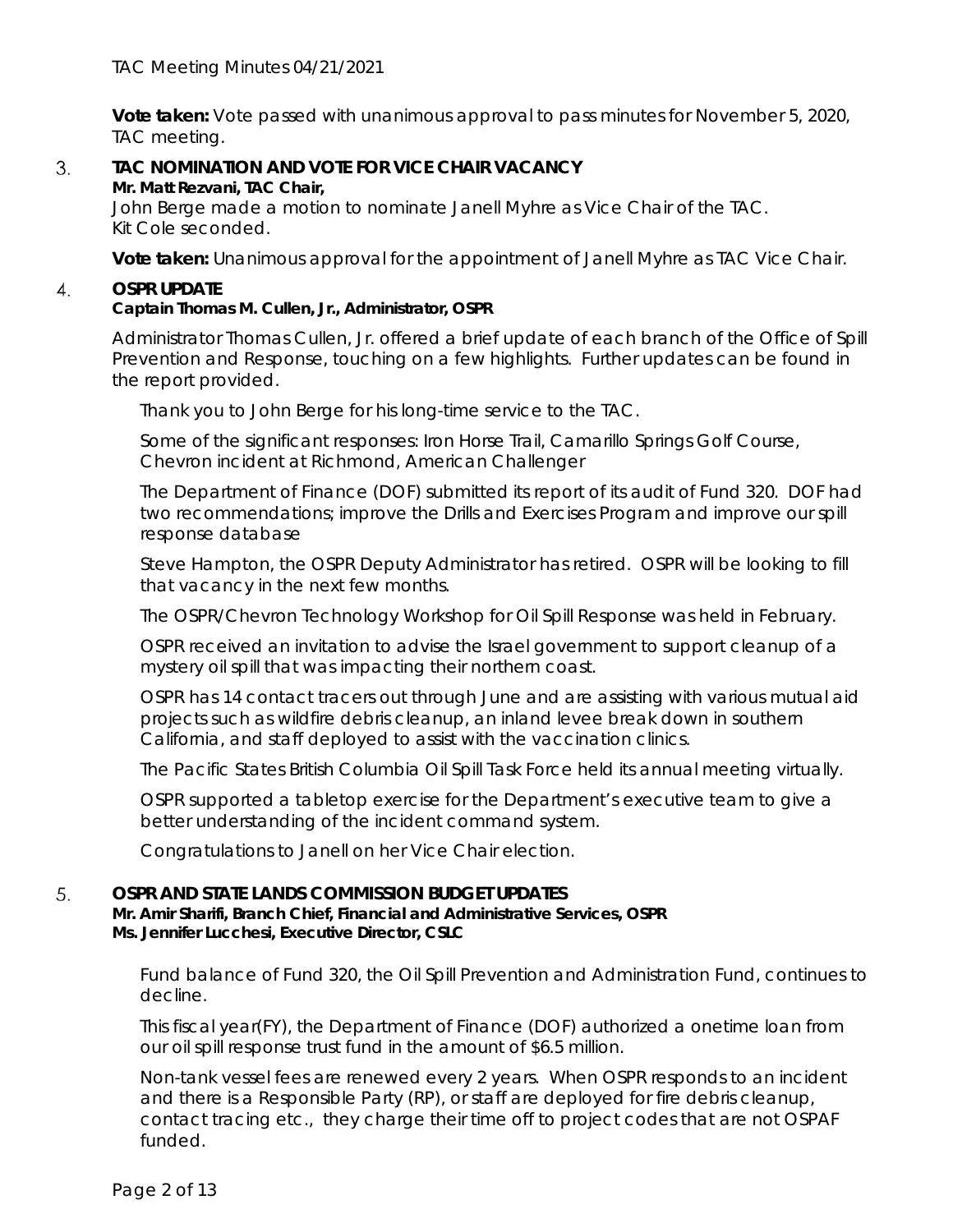There is a significant decline in barrel fee recoveries, from 56M barrels down to 42M barrels in June.

This FY20/21, OSPR recovered fees from 45M barrels and are still trending significantly below the average.

# *Ms. Jennifer Lucchesi, , Executive Director, CSLC*

Prior to FY 2018/2019, SLC's appropriations increased year after year primarily due to salary/benefits and retirement increases that are dictated by the State.

The significant decreases experienced in FY2019/2020 are due to the insolvency and ultimate quit claims of the leases associated with the Rincon Island offshore facility and Platform Holly. There are 75 wells associated with the Rincon leases offshore of Ventura County and 32 wells associated with the Platform Holly operations. The work on Platform Holly will not resume until the 3rd or 4th quarter of 2021.

SLC's Marine Environmental Protection Division and Mineral Resources Management Division had significant vacancies that have not been filled that have contributed to our expenditures being less than typical for FY 2019/2020.

FY2020/2021, SLC was appropriated a little over \$14M. We are waiting for year-to-date numbers from FISCAL.

SLC has completed work at Rincon. We are moving into the ultimate disposition of the island and the onshore facilities, including significant CEQA work. That work is not charged to the OSPAF.

Based on the Governor's budget issued in January 2021, SLC has an appropriation of \$15.2 million for our oil spill prevention activities.

SLC has relied on bonds to help provide the liability protection for the State. SLC has taken additional steps to increase liability protections such as renegotiating royalty formulas, naming the State on deeds of trust, requiring money to be deposited into a fund that the Commission has access to in order to complete the plugging and abandonment work.

#### 6. **AGENCY BRIEFINGS**

#### **California Coastal Commission** *Mr. Jonathan Bishop*

### **Administration**

New CCC Headquarters Address: 455 Market Street, Suite 300. San Francisco, CA, 94105.

Covid-19/Planned Leave Program: CCC Staff continues to telework.

Personnel changes in the Energy and Ocean Resources and Federal Consistency Programs: Alison Dettmer, Chief Deputy Director; Kate Huckelbridge, Deputy Director, EORFC; Cassidy Teufel, Federal Consistency Program Manager.

Harbor Safety Committees: Jonathan Bishop has been reappointed to represent the Coastal Commission on Harbor Safety Committees for another 3-year term (beginning 3/31/21).

### **Meetings:**

Commission staff attended the following meetings via Zoom or Teams:

Ten Harbor Safety Committee (HSC) meetings.

Six Area Committee (AC) meetings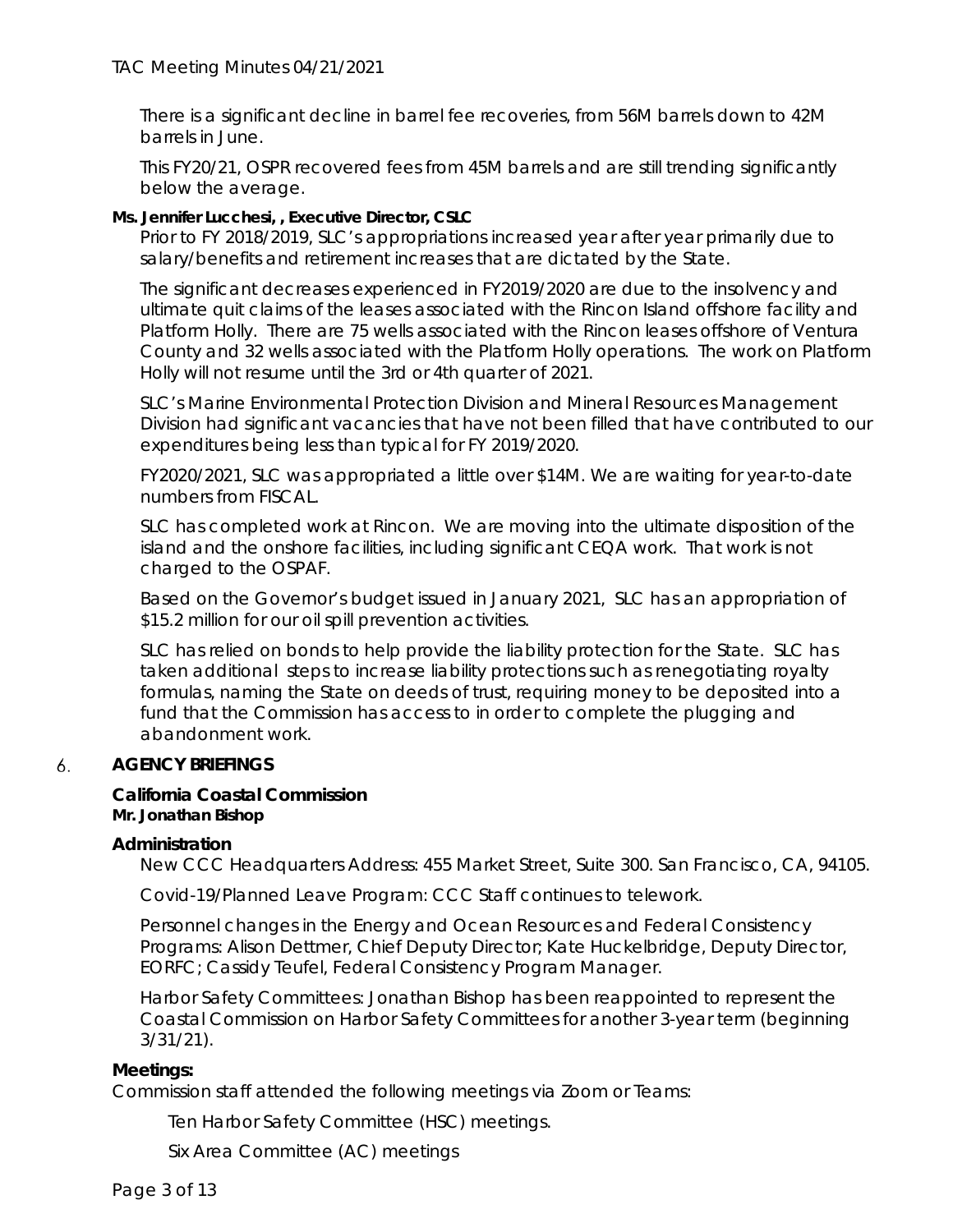Regional Response Team Region IX (RRT 9)

Updates to all Harbor Safety Plans are continuous and ongoing. Humboldt and Port Hueneme HSC's continue to work on the SB 414 emergency tug/tow capability reports. These reports will be incorporated into the HSP's. SB 414 reports and annual updates to HSP's will be sent to the OSPR Administrator.

The LA/LB HSC Tugboat Workgroup studied the issues associated with how to best apply the Tank Vessel Escort Requirements for LA/LB harbors to articulated tug and barge units (ATB's). HSC approval of suggested language for new regulations is expected.

**Six Area Committee (AC) meetings:** Two North Coast AC meetings (November 19<sup>th</sup> and March 18th ); two Central Coast AC meetings (January 7th and April 8th ); one SF/BD AC meeting (November 10<sup>th</sup>); one LA/LB AC meeting (February 19<sup>th</sup>); and one SD AC meeting (January 19th).

**Regional Response Team Region IX (RRT 9):** Quarterly Meeting, (January 27th).

# OSPR/Chevron Technology Workshop : (February 22<sup>nd</sup> - 26<sup>th</sup>).

**ExxonMobil Oil Spill Response Plan (OSRP) NE-0001-21.** CCC OS program staff has been working with BSEE, OSPR, and the USCG on the ExxonMobil OSRP update. CCC has issued a No Effects Determination # NE-0001-21. The Commission finds that removing the FRV from Santa Barbara Harbor does not reduce protection of coastal resources.

**Refugio Draft Damage Assessment and Restoration Plan.** CCC OS Program and Federal Consistency staff have been working with OSPR (NRDA program) and other stakeholders on the funding and implementation of restoration projects identified in the Damage Assessment and Restoration Plan.

### **New Legislation/Regulations:**

AB 1197 (Limon) Spill Management Teams (SMT's)

Non-tank Vessel Fees

Articulated Tug/Barges - ATB's

# **Emergency/Follow-up Coastal Development Permits:**

Upper Magnolia Marsh Restoration 5-20-0072

Avila Beach Pier Rehabilitation

# **California Energy Commission**

### *Mr. Gordon Schremp*

Demand for gasoline remains low compared to same pre-pandemic period in 2019. It is expected to rise slightly but not completely.

The crude receipts at refineries through April are down about 32M barrels. The continuing reduction of crude oil receipts is significant. The Martinez Refinery operated by Marathon plans to convert that facility to produce renewable diesel later in 2023/2024. That will be a permanent reduction in crude oil receipts.

Another refinery change will be the Philips 66 facility in conjunction with their Santa Maria refinery. Philips will be ceasing operations around the end of 2023 beginning 2024. Those facilities will stop processing crude oil resulting in a further decline of crude oil receipts.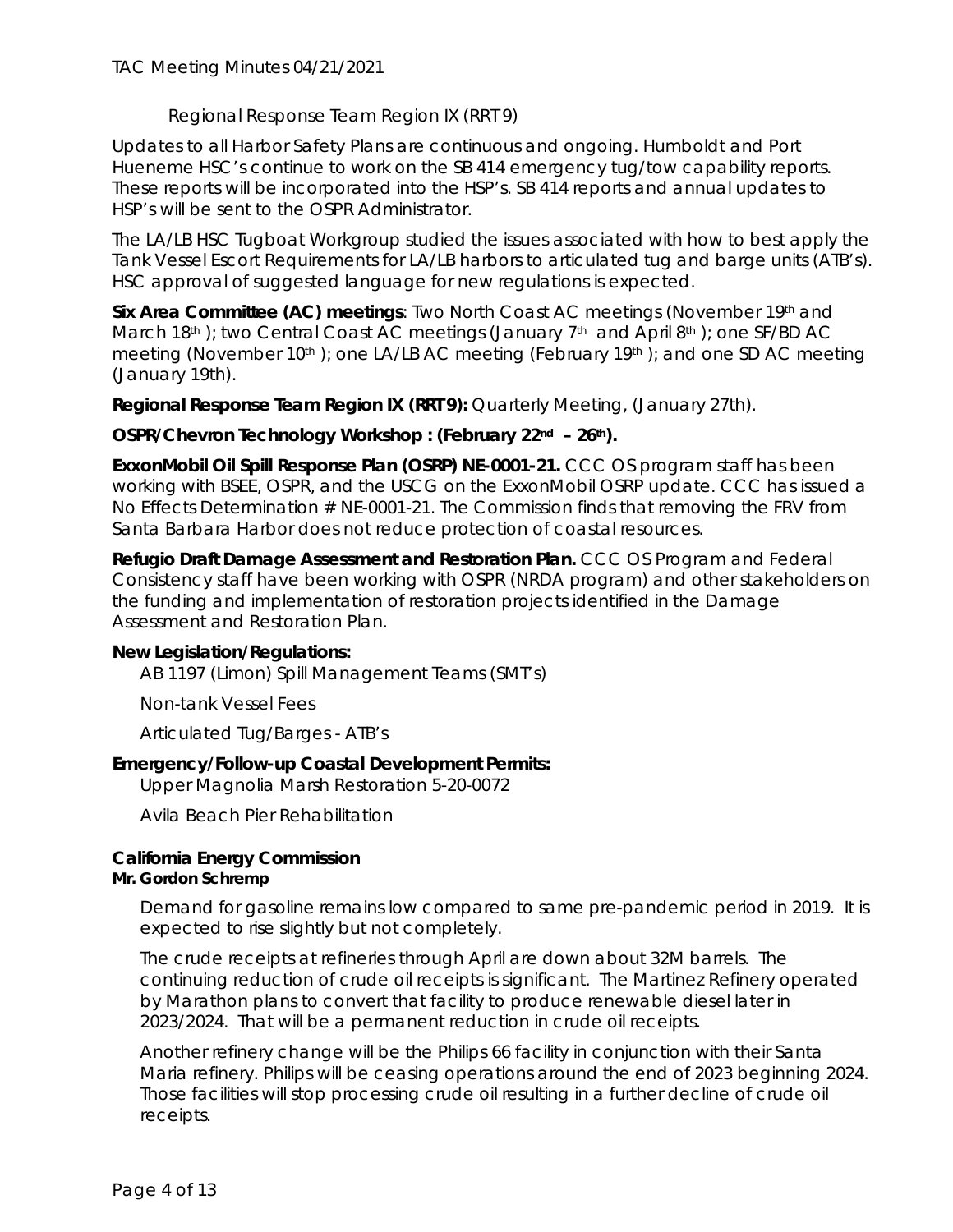Diesel demand has recovered and that is due to goods movement. Goods movement from the ports of LA/LB have been at record levels. Diesel demand in California has gone up and so have exports.

It will be a few years before the demand for jet fuel recovers. It is currently down 35-45% which is very significant.

Refineries are able to accommodate higher diesel demand only because jet fuel demand is down. Refineries disproportionately produce more diesel at the expense of jet fuel.

Absent a change to the liquids that the barrel fee is applied to, or the size of the fee per barrel, there will be revenue issues.

Renewable fuel demand is increasing in CA. Renewable diesel imports are averaging about 300,000 barrels a week and expected to continue. Renewable diesel use is about 15% of total diesel use, and bio-diesel about 5-7%. These numbers are meaningful if there is a fee applied to the imports of renewable diesel and bio-diesel.

Ethanol is about 10% of the gasoline supply and a fee applied to that would be rather significant – 1.5 billion gallons of ethanol a year.

The more renewable diesels used in California, the greater the pressure on refineries.

# **San Francisco Bay Conservation and Development Commission (BCDC)** *Ms. Linda Scourtis*

BCDC staff participated in the November 2020 and January-April HSC meetings.

### **SF Harbor Safety Committee**

The Draft EIR for the proposed ballpark at Howard Terminal was released. The HSC will submit a comment letter on potential impacts to navigation. USACE has begun a feasibility study of widening the turning basin adjacent the proposed development. At the same time, BCDC staff is drafting its comments on a broad range of topics.

Ongoing depth condition issues at Pinole Shoal were a primary topic for a series of Dredge Issues work group meetings.

Four dead whales were recently found in the Bay Area within an eight-day span. Necropsies to date have revealed no disease.

BCDC staff has initiated the update of the Harbor Safety Plan to reflect 2020-2021 activities.

### **Area Contingency Planning**

BCDC spill staff attended the February 9, 2021, Area Committee remote meeting. The next meeting is scheduled May 11; an RRTIX meeting is calendared the previous week.

Spill staff continues its membership on the interagency team managing the investigation into the cause of the ongoing seep near Hyde Street Pier in San Francisco, and visited the site as exploration of a fuel depot pipeline is underway. It is believed the source may soon be identified and cleanup procedures initiated.

BCDC Enforcement staff continue to participate in the USCG Abandoned Vessels working group as well as the Richardson's Bay Regional Authority and City of Sausalito efforts to improve navigational and open waterways.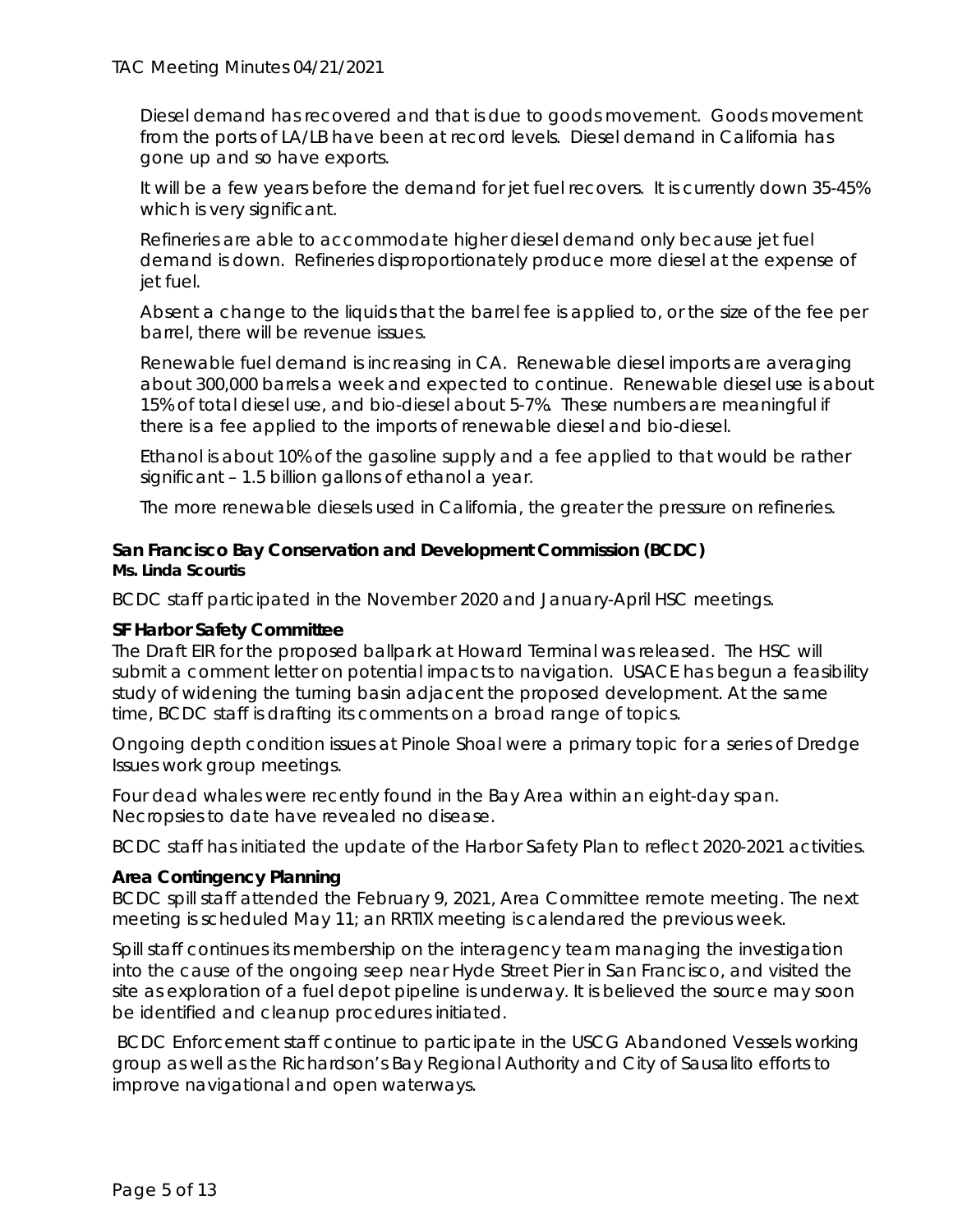# **Response and Related Activities**

Staff continues to monitor reports on an ongoing basis and issued no spill-related emergency permits during the period. The effects of the February Chevron pipeline spill were largely restricted to floating product and a beach remediation was avoided.

# **California State Lands Commission**

#### *Ms. Jennifer Lucchesi Chris Beckwith*

State Lands Commission staff continue to adapt to the situation presented by the COVID-19 pandemic. The majority of our staff continue to telework.

# **State Budget/Commission Budget/OSPAF**

The State's budget for the 2021-2022 fiscal year includes a total budget for the State Lands Commission of \$61,265,000, including an appropriation of \$15,255,000 from the Oil Spill Prevention and Administration Fund (OSPAF).

Commission staff is working closely with OSPR in reviewing the condition of the OSPAF to identify and implement solutions moving forward to ensure fund viability. Tight budget restrictions have been put in place including limiting non-essential travel, overtime, and training. Travel, overtime and training must be directly authorized by the Executive Office.

# **2021-2025 Strategic Plan**

The Commission unanimously adopted its 2021-2025 Strategic Plan in February 2021. This Strategic Plan addresses key issues including public access, climate change and sea-level rise, environmental justice, tribal relations, sustainable economic development, and environmental protection. More information can be found at <https://www.slc.ca.gov/strategic-plan/2021-2025/>

# **Oil Transfer Monitoring Statistics**

From January 1 through December 31, 2020, staff monitored 22 percent of oil transfers (1,078 of 4,959 transfers) conducted at marine oil terminals (MOTs) in California. The decrease from 2019 is due to a shortage of personnel in both field offices as well as impacts resulting from the COVID-19 pandemic.

### **Regulations Update**

Staff has started the process of updating several sets of regulations including Article 5 (operations) and Article 5.5 (pipelines).

### **Marine Oil Terminal Engineering and Maintenance Standards (MOTEMS)**

Staff reviewed multiple MOTEMS audit reports, designs, drawings and inspections related submittals from all 34 MOTs in California.

Staff are also working with the Port of Los Angeles and several MOT operators on major rebuild and rehabilitation projects in the port. There are approximately 7 projects in various stages of permitting and design.

### **Prevention First Symposium**

Prevention First is rescheduled due to the COVID-19 pandemic.

# **Platform/Island Safety Inspection Program**

Commission inspectors in the Huntington Beach and Goleta field offices continued the Commission's monthly inspection program of offshore platforms and islands and onshore drilling and production facilities.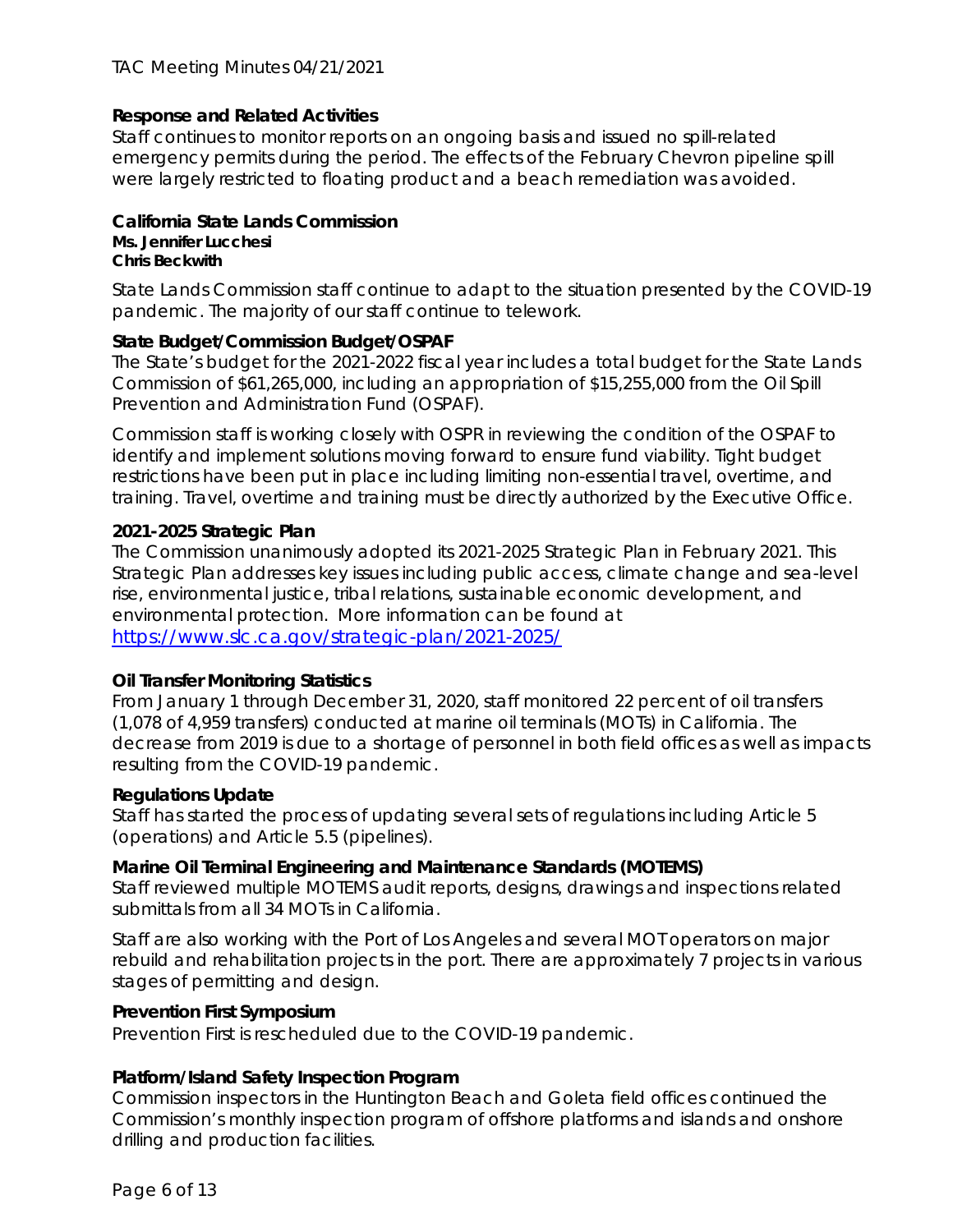The wells on Rincon Island and Platform Holly are shut-in and in the process of being abandoned (cleaned out and cemented to mudline), monthly inspection of life safety and pollution prevention systems on all in-service equipment continues.

# **Safety and Oil Spill Prevention Audit Activities**

Safety audit of CRC Platform Emmy was completed in December. CRC continues to make progress in resolving action items. Progress is being reviewed with CRC on a weekly to biweekly basis.

Safety Audit results continue to show a high level of commitment on the part of the operators to comply with applicable regulations, codes, and standards, as well as vigilance for safety and spill prevention.

### **Pipeline Inspection Program**

Commission engineers enforce strict pipeline safety regulations that include annual inspections of the eleven oil and gas pipelines from the state's four offshore platforms, and bi-annual inspections of the twenty-four pipelines from Federal OCS Platforms that traverse through State waters to shore.

### **Structural/Facility Engineering Projects**

Staff continue to review and evaluate the structural adequacy for all platforms, causeways, and piers associated with the State offshore oil operations.

### **Rincon Well Abandonment Project**

Driltek, the Commission's well abandonment contractor, is making excellent progress. All 50 wells on the island have been abandoned to the base of the common well cellar, and removal of the island tank battery and other production processing equipment is complete. Surface abandonment operations on the island are in progress.

Onshore, 24 of the 25 wells have been abandoned and the removal of the wellheads and concrete well cellars is complete. The remaining onshore well, a water injector used to inject water recovered during well abandonment operations, will be abandoned in the next few weeks.

Driltek has developed plans to prepare the onshore and offshore areas for caretaker status. The purpose of the plans is to prepare the sites for the hiatus between the end of well and surface abandonment activities and initiation of the final island repurposing or removal activities. A De Minimis Waiver from Coastal Development Permit requirements was reported to the Coastal Commission at its February 12th meeting.

Padre Associates has begun the Phase II environmental analysis work, which will include conducting a feasibility study and preparing CEQA documentation evaluating decommissioning alternatives for the ultimate disposition of the island and onshore facilities. Work has started on the feasibility study and the CEQA process will commence after the feasibility study.

### **Platform Holly/Piers 421 Decommissioning Projects**

In early March, the Commission and the City of Goleta hosted a virtual town hall to provide an update on the status of the Platform Holly and Piers 421 decommissioning projects.

ExxonMobil has developed an engineering plan to decommission the shorezone Piers 421 oil piers located on Haskell Beach. The Commission will be issuing a Notice of Preparation (NOP) shortly to begin the CEQA process and the actual removal is expected to commence early to mid-2022.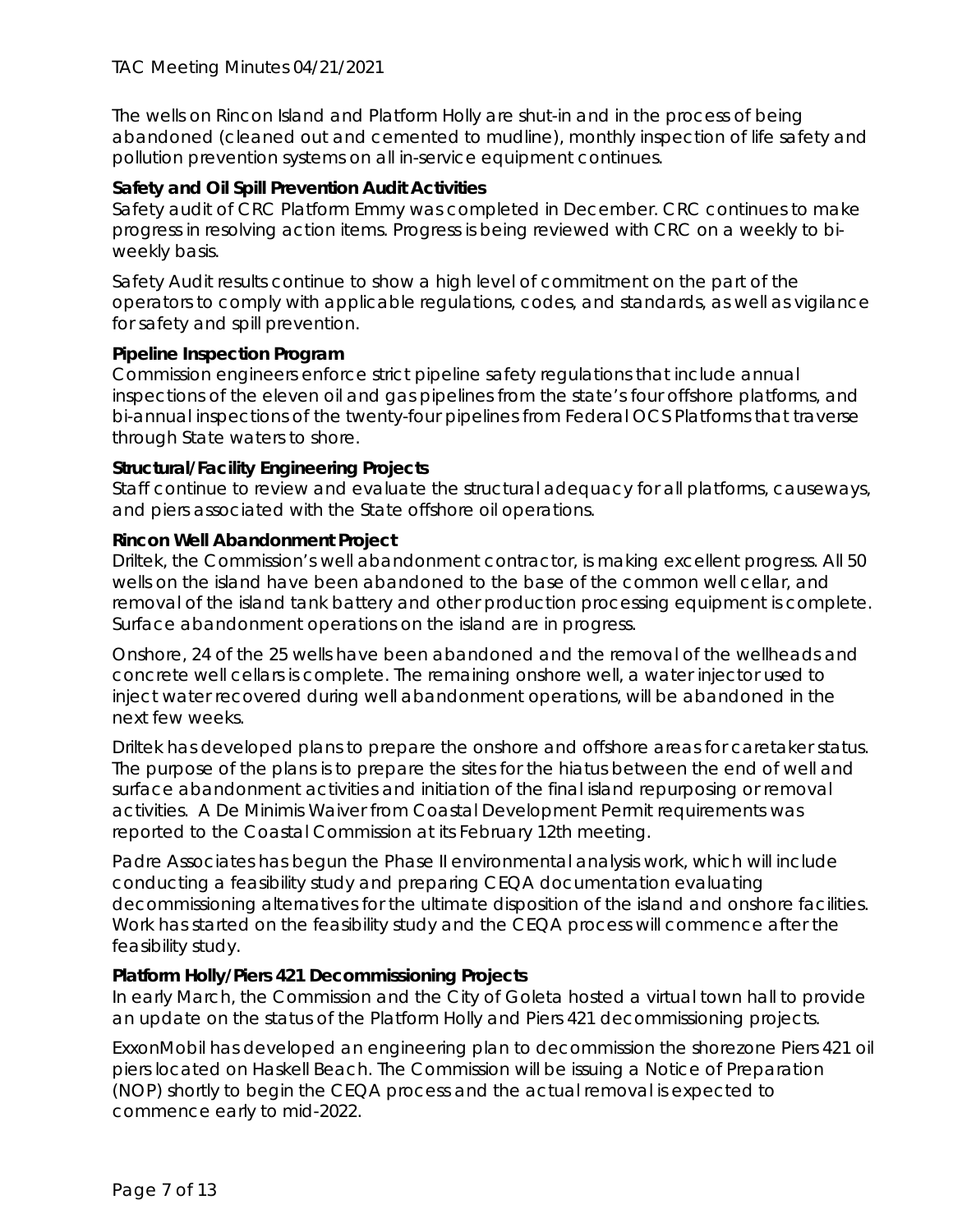The Platform Holly work remains paused because of the COVID-19 pandemic protocols and is not expected to restart before the third quarter of 2021.

# **CalGEM**

### *Uduak-Joe Ntuk*

We continue to have remote work in our five offices across the state due to the COVID pandemic. We do have staff going in for critical work every day.

CalGEM has a new office in Bakersfield. In Sacramento, we will be moving into the new Resource Agency building.

CalGEM has a new Chief Deputy of Programs, Courtney Smith. She oversees all of CalGEM's underground projects; injection control, data management, and underground gas storage facilities.

A summary of our 2020 permits can be found on our website.

The May revise of the budget made 21 limited term positions permanent from the 2018 budget cycle, and added 26 new positions to be phased in over three years.

Upcoming workshops have been announced on our new WELSTAR public portal and dashboard.

# **CAL FIRE - Office of the State Fire Marshal (OSFM)**

#### *James Hosler Assistant Deputy Director*

# **General Updates**

Chief Mike Richwine has been confirmed as the State Fire Marshal. Chief Wendy Collins was promoted to the Assistant State Fire Marshal.

OSFM – Pipeline Safety Division received a score of 98.95% for the 2020 U.S. DOT PHMSA audit.

OSFM will not conduct the 2021 Hazardous Liquid Pipeline Safety Seminar due to the ongoing COVID-19 pandemic.

The Pipeline Safety Engineer training and experience exam has been advertised. We have collaborated with State of California HR and our HR department to what is called a Training and Experience application. Applicants respond to a series of questions allowing us to ascertain if people have knowledge regarding pipelines and pipeline safety.

OSFM HQ, Sacramento is scheduled to move their office to the new Natural Resources building later this year.

### **Significant Investigations**

Kinder Morgan – Walnut Creek: On November 20, 2020, Kinder Morgan notified the OSFM of a potential product release and shut down the pipeline. After initial testing, the release location was identified in the City of Walnut Creek and Kinder Morgan began excavation of the pipeline. The failed pipeline segment was replaced with new pre-tested pipe and the failed segment with the crack was sent to laboratory analysis. Initially a limited amount of product was found at the location with the crack, however it is believed that additional product travelled along an underground gravel backfill of a sanitary sewer and was found pooling under the San Ramon Creek bypass. This incident is currently under investigation.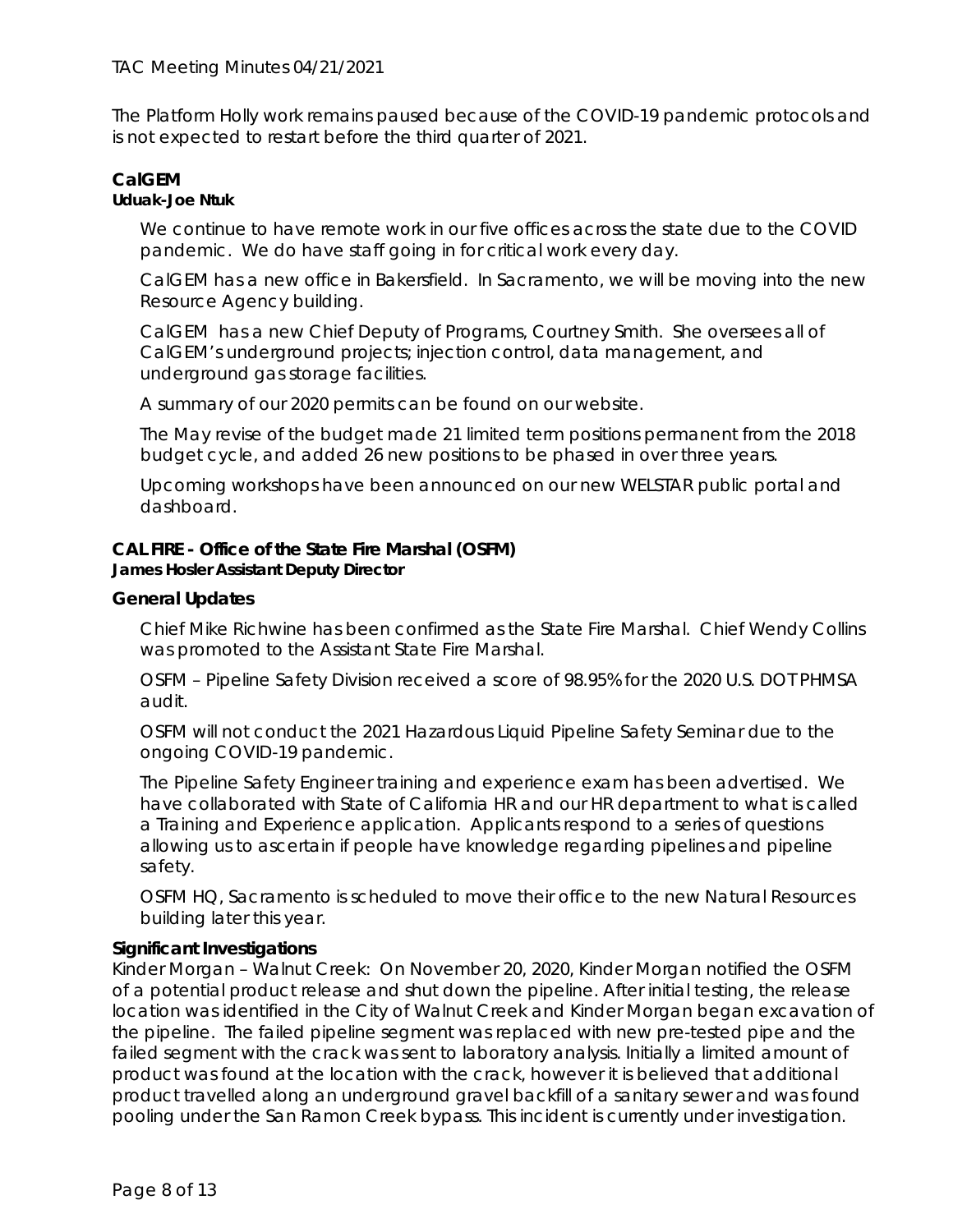## TAC Meeting Minutes 04/21/2021

Torrance Valley Pipeline – Lebec: On November 20, 2020, Torrance Logistics confirmed a crude oil release occurred on their M1 pipeline at the Tejon Ranch east of the northbound I-5 highway. The source of the release was found to be from a circumferential crack. The segment will be sent to a metallurgical laboratory for analysis. This incident is currently under investigation.

## **Best Available Technology (BAT) Program**

The OSFM adopted CBAT regulation (aka AB-864) to limit the quantity of a release in the event of an oil spill. This regulation became effective on 10/1/2020. In the past few months, the OSFM created the following website to share the three-step implementation process with the operators and the public:

[https://osfm.fire.ca.gov/divisions/pipeline-safety-and-cupa/coastal-best](https://osfm.fire.ca.gov/divisions/pipeline-safety-and-cupa/coastal-best-available-technology/)[available-technology/https://osfm.fire.ca.gov/divisions/pipeline-safety-and](https://osfm.fire.ca.gov/divisions/pipeline-safety-and-cupa/coastal-best-available-technology/)[cupa/coastal-best-available-technology/](https://osfm.fire.ca.gov/divisions/pipeline-safety-and-cupa/coastal-best-available-technology/) 

The OSFM met with multiple operators to discuss the CBAT procedures. Multiple operators submitted Form PSD-2102 to identify pipelines that are subject to the CBAT regulation. The OSFM acknowledged their list of CBAT regulated pipelines and is working with multiple operators to classify each CBAT regulated pipeline into one of the five categories.

The first deadline for the Section 2103 Exemption and the Section 2104 Deferral is May 1, 2021. The OSFM expects to receive multiple requests to exempt/defer the implementation of BATs in the upcoming weeks.

#### **United States Coast Guard** *Timothy Holmes*

### **Meetings, Plans & Coordination:**

RRT9's next meeting is scheduled for May 4, 2021, via MS Teams.

RRT9 Webpage has moved: [www.rrt9.org](http://www.rrt9.org/) to nrt.org/rrtix

MEXUSPAC: CGD8 and SEMAR R1 (MEXUSGULF) held their annual seminar on March 2021 in NOLA. Dispersant use along the international maritime border was a key discussion (cross border application; process; etc.).

USCG-SEMAR Staff Talks: Took place April 14 and included discussion on the MEXUSPLAN and its two regional annexes. Senior leadership found the MEXUSPLAN program to be among the best binational programs led by USCG & SEMAR.

NRT-RRT: Apr 27-29, 2021 Virtual Platform

IOSC 2021: May 10-13, 2021 Virtual Platform

Clean Pacific: Aug 17-19, 2021

### **CA Coastal Area Committee Activities:**

### **San Francisco Area Committees: October 2020 to March 2021**

Sector SF Pollution Responses received 164 NRC reports, had 8 federal cases, issued 25 Letters of Warning, 6 Notice of Violation, and 2 Civil Penalties.

AMERICAN CHALLENGER – Former F/V in-tow from Seattle to Mexico broke towline and ran aground north of Tomales Bay on March 5, 2021. FOSC removed oil/hazmat that may have posed an immediate/substantial threat from vessel; situation deemed unsafe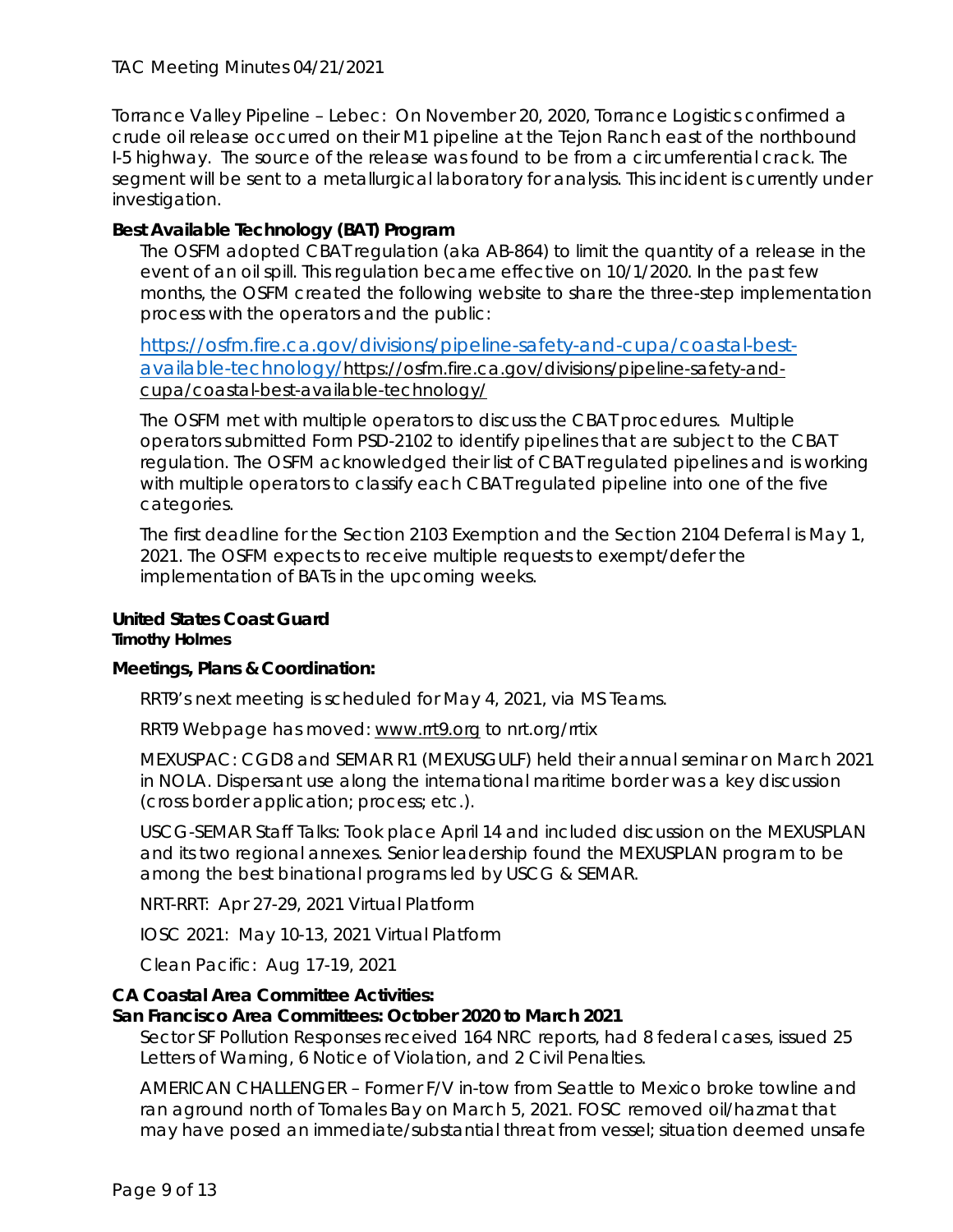when vessel began to list to 30deg; FOSC will assess the vessel for any remaining oil/hazmat when deemed safer to do so; vessel remains hard aground at same location.

# **Los Angeles Area Committees: October 2020 to March 2021**

Sector LA/LB Pollution Responses 118 NRC Reports, 05 federal cases, issued Letters of Warning 20, 02 Notice of Violation.

Operation Odyssey –ADV/ Vessel of Concern operation (Nov 2020 – Feb 2021):

Sector LA-LB IMD & MSD Santa Barbara conducted a joint op vessels of concern or abandoned/ derelict vessels. In depth HARPATS, engaging with OGAs and marina managers for over 4 months, 102 marinas visited/patrolled, 34 vessels identified, vessels will be updated as NOAA ERMA layer, results/ vessels will be shared internally and with OGAs.

# **San Diego Area Committee: January 2021 to March 2021**

Sector SD Pollution Responses received 43 NRC reports, had 1 federal case, issued 04 Letters of Warning, 0 Notice of Violation, and 0 Civil Penalties.

Sector SD worked with CDFW to identify abandoned and derelict vessels and conducted two- OPERATION CENTRAL & SOUTHERN SURGE. SD AC identified 12 vessels and have sent them to NOAA to be uploaded into ERMA.

CY20 Annual Area Committee Reports are due to CG-MER on August 2, 2021.

The 2021 Coast Guard National Review Panel (CGNRP) for ACPs will convene in August.

D11's Area Committee Coordinator position remains unfilled. D11 anticipates advertising the position soon.

### **GIUEs:**

D11 Sectors have completed 4 required GIUEs 1st, 2nd, and 3rd QTR of FY 2021; 4 pass, 0 fail.

# **D11 DRAT Training & Preparedness:**

DRAT w/CA OSPR held Oil Spill Boom refresher training for Marin Fire and an Open House for local oyster farmers in Tomales Bay on March 26th, following the grounding of the M/V AMERICAN CHALLENGER.

DRAT w/ Navy Supsalv will conduct an Oil Spill Equipment deployment exercise in Port Hueneme the week of May 3, 2021.

### **HQ/NRT:**

Refer to the latest continuity of operations ALCOAST (series) for information on COVID-19's impact to Marine Environmental Response operations.

The NRT developed and posted new training via FEMA's EMI training portal: National Oil and Hazardous Substances Pollution Contingency Plan/National Response System Independent Study (IS) Course (IS-1190).

The VRP Program hosted a VRP Express overview training in March.

The 2020 SONS Executive Seminar, hosted by ADM Schultz, was held September 9, 2020; draft AAR is completed. The first ever SONS Strategic Coordination Call was exercised on December 16, 2020, to test the new communications procedures with the DHS NOC. The new NIC Instruction Manual has been submitted through sequential clearance. The initial SONS 2022 Exercise Planning Team Meeting kicked off on March 10, 2021.

# **CG R&D Center**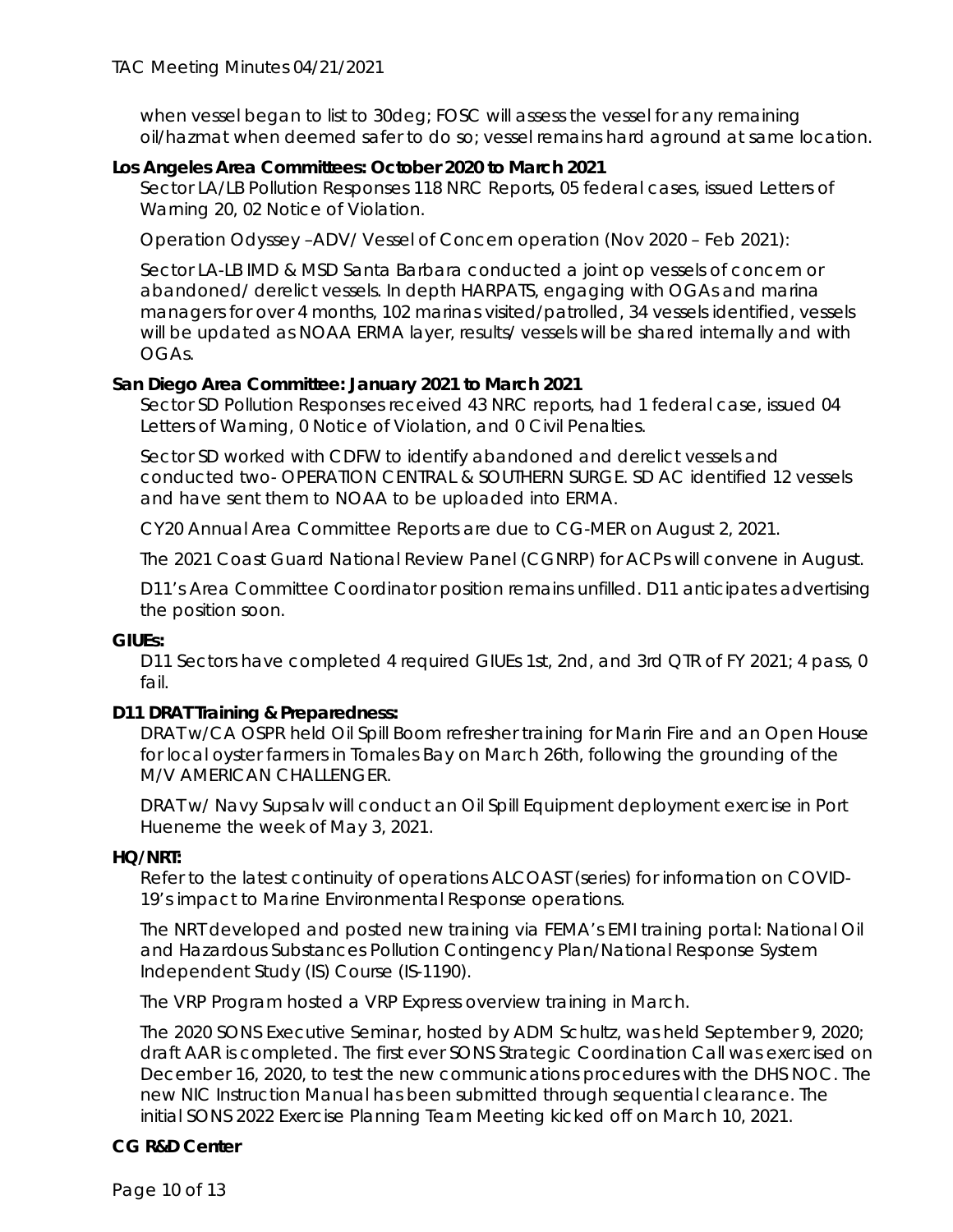ISR Ideas submitted for the Research, Development, Technology, and Evaluation (RDT&E) Idea Forum are currently being evaluated for MER sponsorship for FY22. Three new MER projects are being considered for CG RDC R&D.

FY21 New Project Kickoff: Behavior of Diluted Bitumen (Dilbit) in freshwater: This project will study the chemicals used to dilute Dilbit for transport, behavior (density and weathering) and response tools used for Dilbit in the freshwater environment. This research will provide the USCG Federal on-Scene Coordinators with decision-making tools as they relate to the fate and transport of Dilbit in the freshwater environment.

2020 R&D Project Completion: Two new projects have been completed and closed out recently by USCG RDC:

Oil Sands Products Spill Response: A report for FOSCs on best practices and analysis on Oil Sands Product response.

Vessel of Opportunity (VOSS) Technology Market Research: Research for responders on state of the market technologies that could potentially replace the SORS and VOSS equipment.

# **LUNCH BREAK**

#### 7. **REGULATORY AND LEGISLATIVE UPDATE** *Christine Kluge, OSPR Regulations Analyst*

# **Regulations**

[Spill Management Team Certification \(SMT\)](https://wildlife.ca.gov/OSPR/Legal/Proposed-Regulations/SMT-Certification)

Final rulemaking submitted to OAL on April 9, 2021.

### [Non-tank Vessel Fee](https://wildlife.ca.gov/OSPR/Legal/Proposed-Regulations/Non-Tank-Vessel-Fee)

Formal rulemaking commenced January 8, 2021.

Final rulemaking to be submitted to OAL this week.

### **Drills and Exercises (D&E)**

OSPR is working towards harmonizing the marine and inland D&E regulations into one section. Will include overall clean up (e.g., refresh and realign the regulations, address inconsistencies, provide clarity, update and reduce forms, and standardized language applicable to all plan holders, etc.).

### **Non-Floating Oil**

A.B. 936 - Introduced by Assembly Member Rivas on 2/20/2019; approved by the Governor 10/12/2019.

### **Articulated Tug Barge**

Revisions necessary to include specificity to the combinations of tanker and tank barge based on the mechanical connection system.

Revisions would allow articulated tug barges to operate as tank vessels for the purposes of tug escort assistance into LA/LB Harbor.

### **Other Initiatives:**

# **Reasonable Worst-Case Spill (RWCS) Volume adjustments.**

OSPR will be promulgating adjustments to the RWCS volume levels for inland production facilities, and associated adjustments in tier criteria.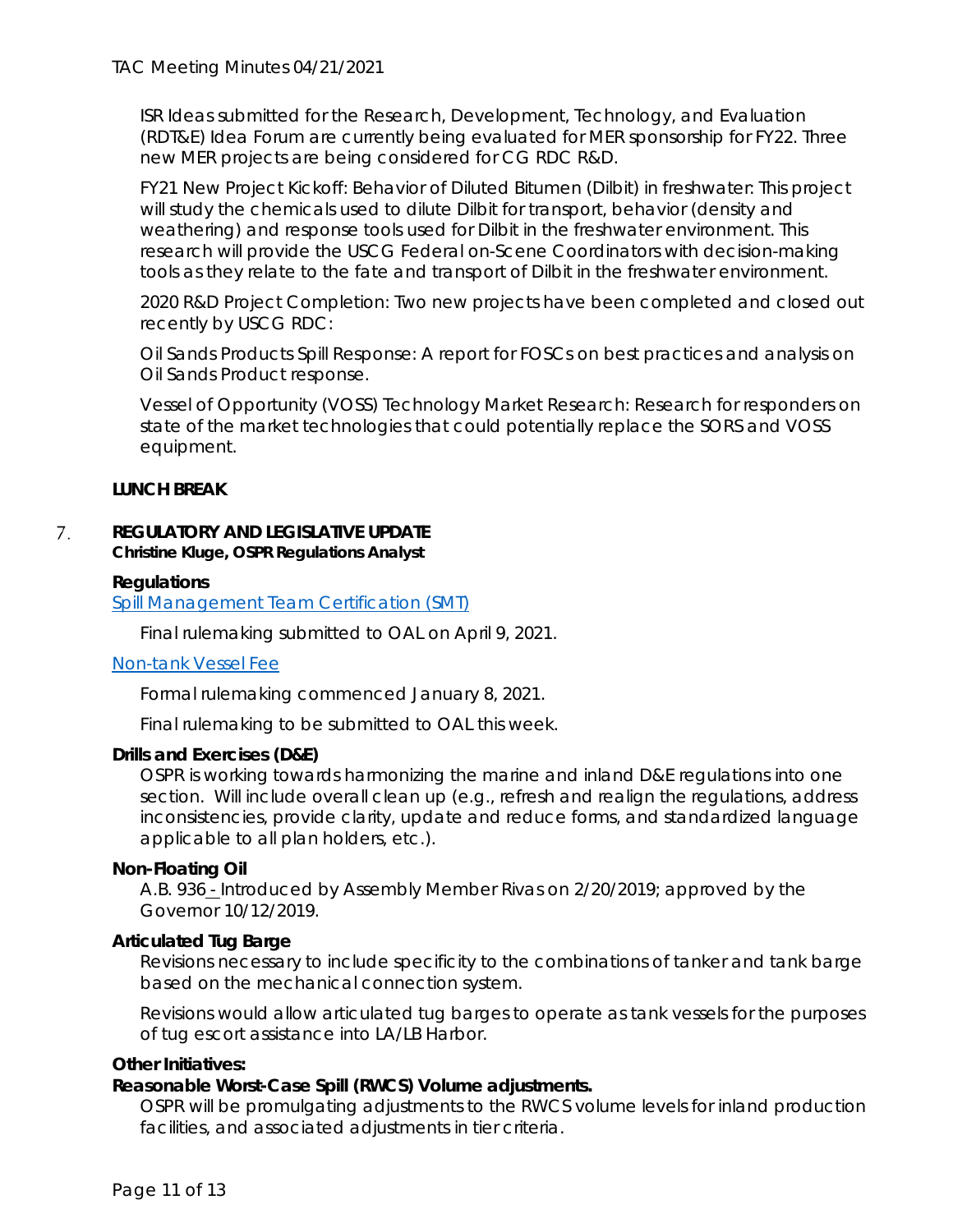For inland production facilities, the new RWCS calculation will more closely resemble the volume of spills documented since OSPR's expansion to statewide. This adjustment was deemed necessary after comparing the current RWCS volume levels with the largest inland spills over the last five years and a finding that the current RWCS volume levels did not adequately cover actual spill sizes. Over fifty spills exceeded RWCS volumes

The RWCS volume calculation for inland production facilities is currently 10% of the daily volume of the highest producing well. The new proposal will be 50% of the storage capacity of the largest storage tank, or using a formula based on the existence of gathering lines within a quarter mile of state waters if there is no storage tank within a quarter mile of waters of the state.

Drill and SMT tier assignments for all inland production plan-holders will be modified. Plan holders will either stay in the same tier or fall to a lower tier with fewer regulatory obligations. The exception will be large inland producers with a higher RWCS based on the new storage tank-based calculation. Producers near non-perennial waters (e.g., intermittent or ephemeral waters, or dry washes) will remain in the lowest tier, Tier III.

### **Harmonization of Contingency Plan regulations.**

Similar to the D&E regulations, OSPR plans to harmonize the marine and inland contingency plan regulations.

# **NON-OSPR REGULATIONS**

# **California Air Resources Board (CARB) – Commercial Harbor Craft regulations**

CARB is currently developing amendments to the Commercial Harbor Craft (CHC) regulations adopted in 2007 to reduce toxic emissions from diesel engines used on commercial harbor craft operating in the regulated California waters.

Certain vessels will be required to reduce run times depending on age of engine.

Applies to diesel fueled harbor craft.

Expressly exempts designated emergency use vessels.

# **LEGISLATION**

### **[AB 339](https://gcc02.safelinks.protection.outlook.com/?url=https%3A%2F%2Fleginfo.legislature.ca.gov%2Ffaces%2FbillTextClient.xhtml%3Fbill_id%3D202120220AB339&data=04%7C01%7CChristine.Kluge%40wildlife.ca.gov%7C5273e67afdf240263cc108d8fab19fa3%7C4b633c25efbf40069f1507442ba7aa0b%7C0%7C0%7C637534988084038466%7CUnknown%7CTWFpbGZsb3d8eyJWIjoiMC4wLjAwMDAiLCJQIjoiV2luMzIiLCJBTiI6Ik1haWwiLCJXVCI6Mn0%3D%7C1000&sdata=SGPIULS977wMwE9tuu7JnONOgyczqypEUTPJ%2FbY3Ua8%3D&reserved=0)** *State and Local Government: Open Meetings*

Introduced by Assembly Members Garcia on 1/28/21, this bill would:

Require the availability of both phone-in and internet-based options for public participation at open meetings of state and local bodies and the Legislature.

Instructions must be translated into the non-English languages that 5% or more of the population speaks and post those instructions online.

Require closed captioning for internet service.

Require translation services at meetings.

Require at least one location for in-person participation.

### **[AB 480](https://gcc02.safelinks.protection.outlook.com/?url=https%3A%2F%2Fleginfo.legislature.ca.gov%2Ffaces%2FbillNavClient.xhtml%3Fbill_id%3D202120220AB480&data=04%7C01%7CChristine.Kluge%40wildlife.ca.gov%7C5273e67afdf240263cc108d8fab19fa3%7C4b633c25efbf40069f1507442ba7aa0b%7C0%7C0%7C637534988084028517%7CUnknown%7CTWFpbGZsb3d8eyJWIjoiMC4wLjAwMDAiLCJQIjoiV2luMzIiLCJBTiI6Ik1haWwiLCJXVCI6Mn0%3D%7C1000&sdata=oBAVln%2BCTns%2BdM4cq7uS03tEbi1wk87wELHI0N7IDL0%3D&reserved=0) –** *Hazardous Substances*

Introduced by Assembly Member Carrillo on 2/8/21, this bill would:

Require "handlers" of facilities regulated by Unified Program Agencies to immediately report a release or threatened release of a hazardous material, waste, or substance.

Require handlers of facilities not regulated by Unified Program Agencies to only report actual releases, not threatened releases, and only if the handler believes the release will pose a significant hazard to the environment or human health and safety.